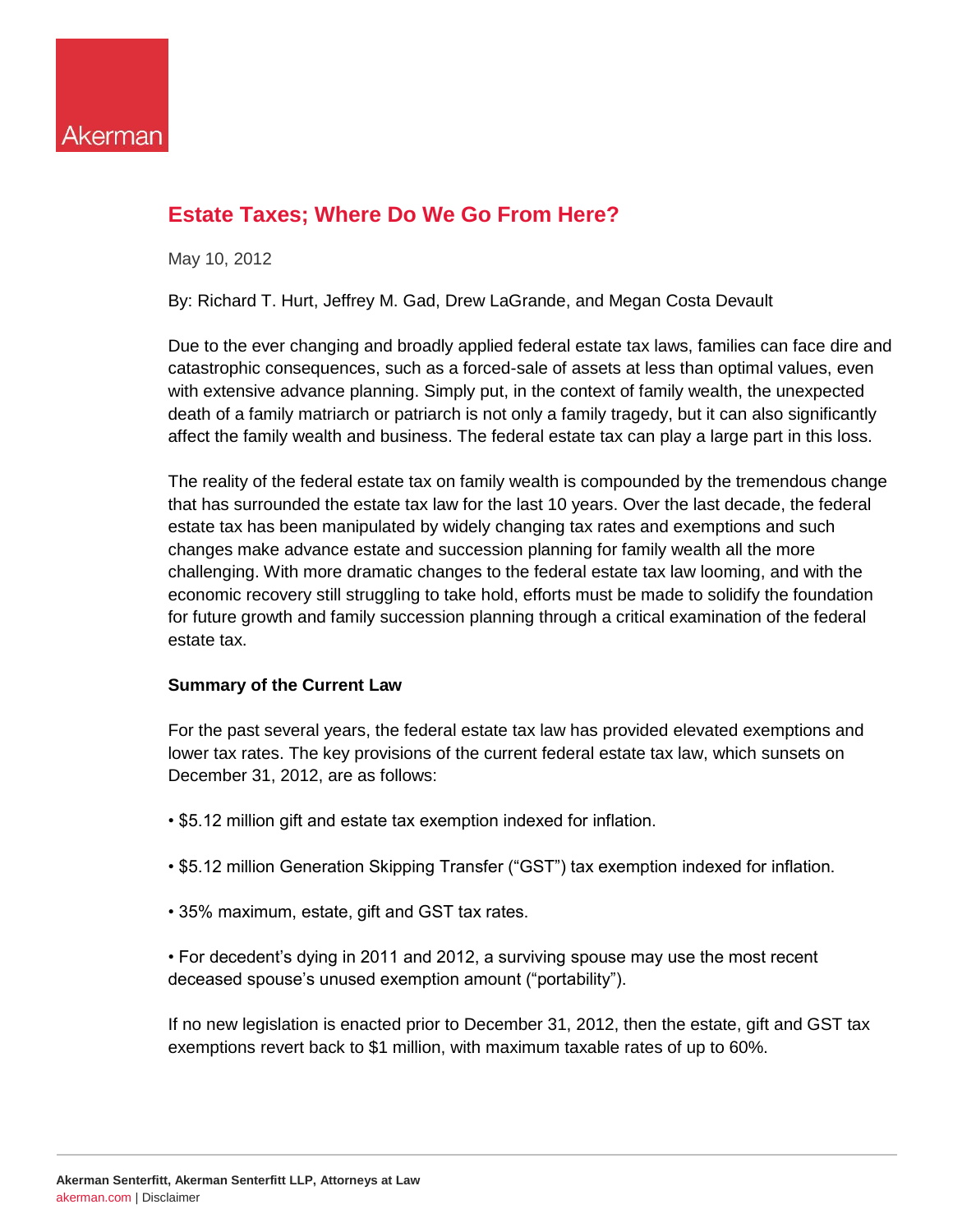

## **Obama Proposal:**

The Obama Administration's Fiscal Year 2013 Revenue Proposal recommends the following changes to the current federal estate tax law:

- \$3.5 million estate and GST tax exemption.
- \$1 million gift tax exemption.
- 45% maximum estate, gift and GST tax rates.
- Portability to remain intact.

• Require consistency in the reporting basis by the transferee of property received either through a gift or devise, with information reported by the transferor.

• Valuation rules will be enacted to limit the ability to discount closely-held entities for lack of marketability and lack of control.

• Require a minimum term of 10 years for grantor retained annuity trusts. The new proposals would also require the remainder interest to be more than zero in value.

• Require a trust to terminate if it has been in existence for 90 years, thus limiting the effectiveness of the GST tax exemption.

• Require inclusion of irrevocable trust assets in the estate of an individual who, for income tax purposes, is deemed to be the taxpayer of the irrevocable trust.

## **Bipartisan Proposal:**

One of the few bipartisan proposals dealing with the federal estate tax law was introduced by Kevin Brady (R–TX) on March 30, 2011. H.R. 1259 is co-sponsored by two (2) Democrats and four (4) Republicans and entitled the "Death Tax Repeal Permanency Act of 2011." This bill is presently before the House Committee on Ways and Means and provides for the following, to become effective upon the date of enactment:

- Repeal of federal estate tax.
- Repeal of the federal GST Tax.

• Make permanent the current \$5 million federal gift tax exemption, with taxes levied at a rate of 35% for transfers over \$5 million.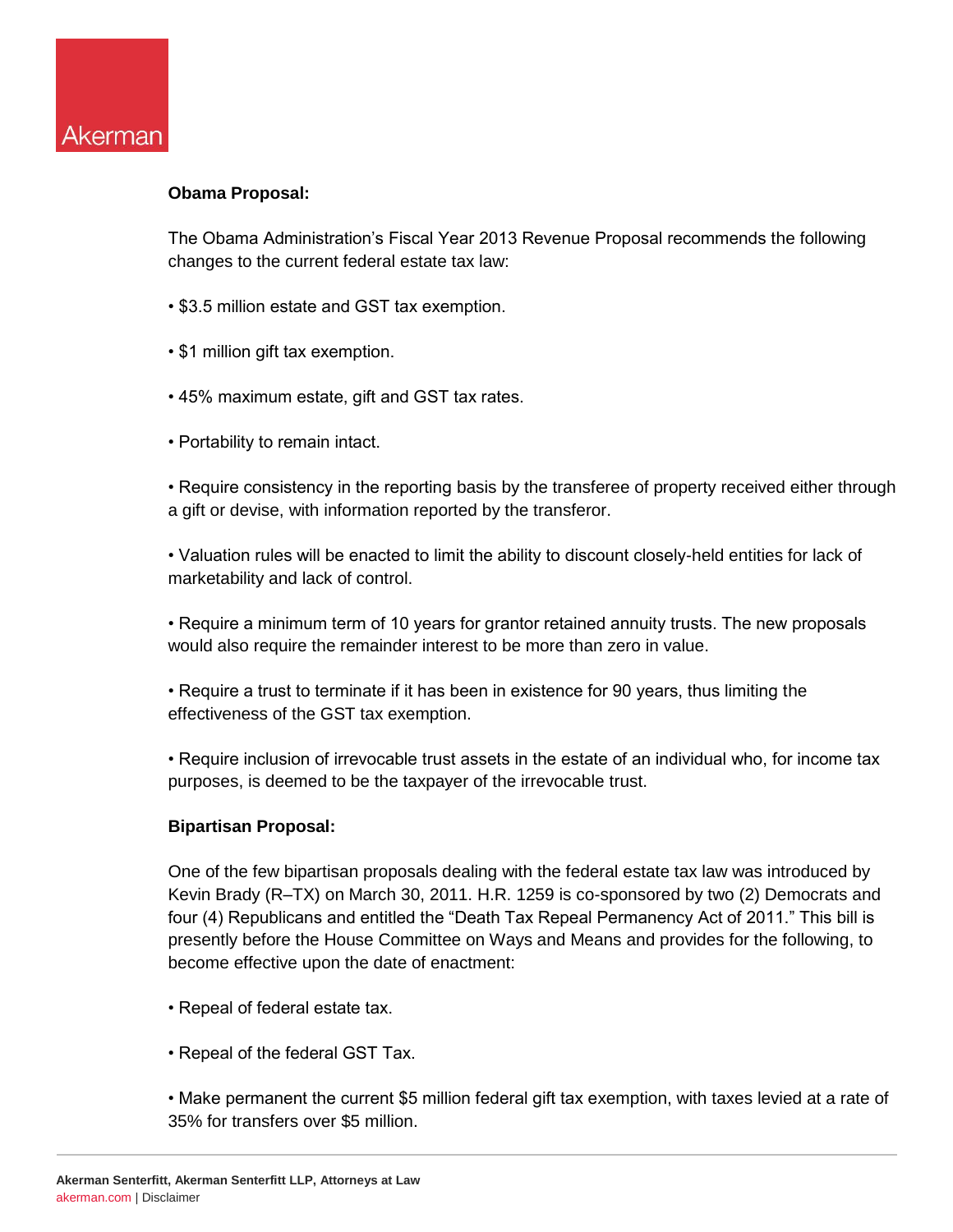

The reasons for repeal, as cited by sponsoring Representatives, can be summarized as follows:

• **Hurts Small Business Owners, Farmers and Ranchers.** The estate tax hurts families with small businesses and farmers by inhibiting their ability to transfer assets without imposing a second layer of taxes.

• **Job Loss.** By inhibiting the transfer of family businesses from one generation to the next, the estate tax affects jobs and diminishes employment opportunities within those businesses subject to estate tax.

• **Punishes Prudent Investing.** The estate tax punishes families who prudently invest and accumulate wealth over the course of their lifetime, by subjecting them to taxes upon death.

• **Bereavement.** The surviving family members must find ways to pay the estate tax liability at a time when they are struggling with the loss of a loved one, including the matriarch, patriarch or head of the family household. Family members should be allowed to deal with their bereavement, without having to be subjected to estate taxes on the assets which they inherit.

• **Double taxation.** The estate tax subjects taxpayers and their beneficiaries to double taxation, by taxing the same assets first during life and again upon death.

## **Impact of Federal Estate Tax (and Failure to Act by Congress) on Family Wealth**

The worst case scenario for wealthy families is for Congress to ignore the estate tax issue. Indeed, no action by Congress will be more detrimental than the enactment of any of the lesserfavored proposals being debated. For instance, if the current law "sunsets," many families will face a \$1 million estate and gift tax exemption and increased estate and gift tax rates of 55% (and up to 60% for estates valued over \$10 million).

## **Risk of Claw Back**

There is also considerable uncertainty surrounding the application of any "claw back" penalty for gift and estate tax exemption. In other words, there is a risk that if permissible gifts of up to \$5 million are made prior to December 31, 2012, and no further action is taken to clarify the federal estate tax laws going forward, a decedent's estate could be forced to incur an additional tax based upon the difference of the gifts made during life and the exemption level upon death. If this occurs, families following the law and engaging in proactive planning to preserve family wealth could still face tax consequences which could undo important plans set in motion to ensure succession to future generations.